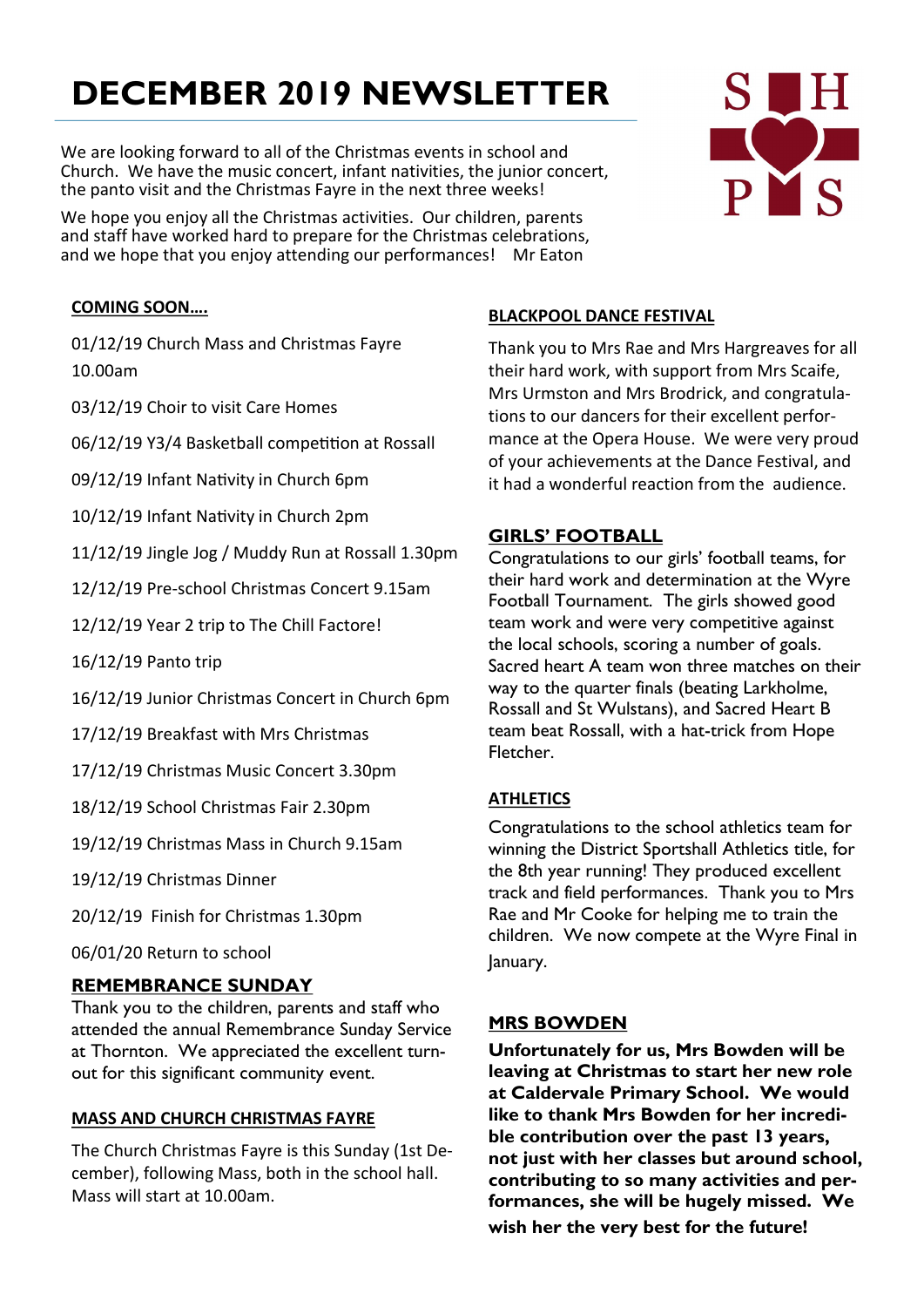### **D E C E M B E R 2 0 1 9 N E W S L E T T E R**

#### **NON-UNIFORM DAY**

We are holding a non-uniform day on **Friday 13th December**, in return for donating chocolate (infants) or a bottle (juniors) for the privilege of wearing their own clothes, to stock our bottle and chocolate tombolas at the Christmas Fair. Thank you in advance for the donations.

#### **BRITISH LEGION**

Thank you to everyone who bought poppies and other Remembrance items, we really appreciate the generosity and thoughtfulness. We raised a total of £305 for the British Legion. This followed raising a total of £285 for Mission Together in October (following the cake sale).

#### **INFANT NATIVITY**

All of our infants are performing in the Nativity in **Church,** starting at **6pm on Monday 9th December, with a matinee on Tuesday 10th December at 2pm**, and all family members are welcome to attend (no tickets needed). There will be a raffle for a hamper at each performance.

#### **NO PHOTOGRAPHS OR VIDEOS ARE ALLOWED OF THE CHILDREN.**

#### **JUNIOR CHRISTMAS CONCERT**

All of our juniors are performing in the Junior Christmas Concert, in **Church**, starting at **6pm** on **Monday 16th December**, and all family members are welcome to attend (no tickets needed). There will be a raffle for a hamper too!

#### **NO PHOTOGRAPHS OR VIDEOS ARE ALLOWED OF THE CHILDREN.**

#### **CONFIRMATION MASS**

The Confirmation programme is under way through Church, with Father Peter and the Catechists working towards the children receiving Confirmation, with the visit of Bishop Paul Swarbrick, on Sunday 12th January 2020.

#### **CAR PARK USE**

Thank you to the vast majority of parents and grandparents for helping us make the car park a safer place for everyone. The use of the car park is prohibited, unless you arrive before 8am to drop off for Breakfast Club and after 5pm to collect from After School Club. Thank you for your co-operation, as it is much appreciated.

#### **MUSIC**

We are continuing with music tuition this year, and we have tutors available for clarinet, guitar, keyboard, flute or violin. If your child is interested in starting to learn to play an instrument, please see the school office.

#### **JUDAISM**

We had a special visitor as part of our week studying Judaism, with Simon Caplan giving an excellent assembly to the children followed by workshops in every class, to help the children understand the Faith.

#### **CARE HOME VISITS**

Thank you to Mrs Bowden and Mrs Johnson for arranging to take the choir to local Care Homes on the 3rd of December to entertain the residents this Christmas. It is hugely significant for the residents and staff.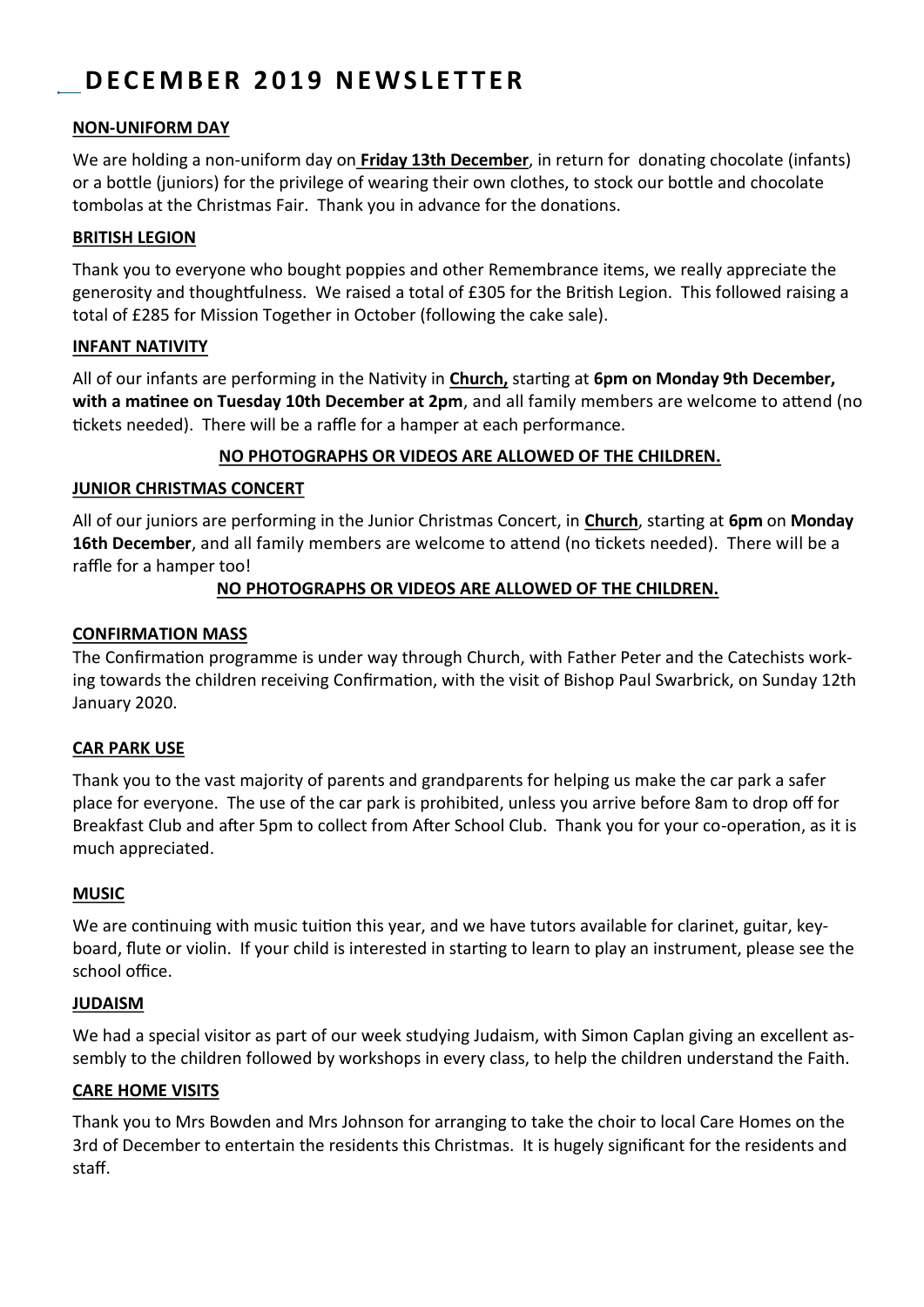## **OTHER SCHOOL NEWS**

#### **BREAKFAST AND AFTER SCHOOL CLUB**

If you need childcare before or after school, please see the school office, or ring Mrs Porter direct on 07538924508. We have extended opening until 6pm. The cost of the morning session is £2.75 and the after school session is £5.50.

The Breakfast Club is open from 7.30am until school time, and children receive food and drinks at both the breakfast and after school clubs.

#### **ABSENCES AND APPOINTMENTS**

In addition to no longer being allowed to authorise holiday absences, we are now expected to see evidence of medical appointments should your child require one during school time. Please contact school before 9.30am if your child is absent, otherwise the absence will be deemed unauthorised.

#### **REMINDERS**

Articles of jewellery are not allowed in school, as they could cause injury to the wearer or another person. **Earrings** have been a constant source of argument and injury in the past. The Local Authority bans them for P.E. and swimming. The Governors of this school have ruled that **no jewellery, other than a wrist watch, can be worn in school. Shoes must be worn as standard uniform. Nail varnish is also not to be worn by children.**

#### **LOST PROPERTY**

Please can all property and clothing belonging to your children have their names written or sewn in.

#### **HAIR**

Please use plain hair bands and clips for children's hair. Fashion bows or headbands are not part of our school uniform. Please can long hair be tied back.

#### **At Sacred Heart, Mohican hairstyles and shaved patterns into hair are not acceptable.**

#### **MEDICINES**

Please make sure that the medicines permission form has been completed if your child needs prescribed medicine in school. If you require a form **(for prescribed medicines only),** please contact the school office or see Mrs. Bowden.

#### **ADMISSIONS FOR FUTURE YEARS**

If you would like to add your child to the admissions list, please see the School Office. If you have a sibling of a child currently at Sacred Heart, it is still worth registering with us. We also hold registers of interest for 2021 and 2022.

#### **MATHS CLINIC**

**Mr Eaton has started a Maths Clinic to assist parents in supporting their children with Maths. Many of the subject areas in Maths are being taught earlier. If you would to talk about Maths, Mr Eaton is available from 8.30am on Tuesday mornings in the Da Vinci Building.**